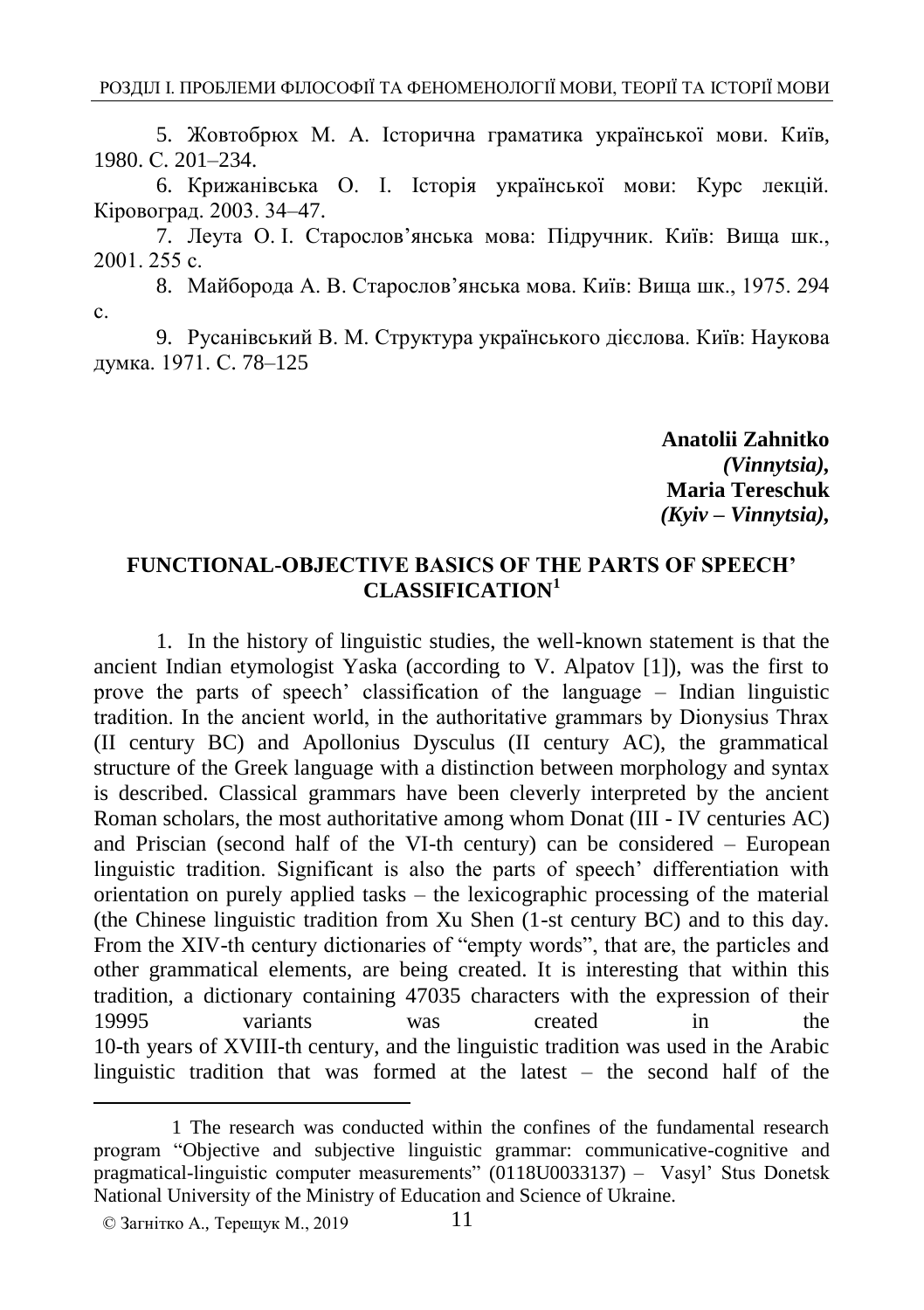millennium. The Basra scholars (Basra and Kufa in Mesopotamia), one of the most famous of which was Sibawayh, as well as Spanish Arabists (Ibn Jinni (end of X the beginning of the XI century)) formed a grammatical concept, the main task of which was to master Arabic. Another linguistic tradition – Japanese, the latest in the time of appearance (in the seventeenth and nineteenth centuries), with a relatively conservative-closed character, was oriented towards the study of national values and the national language. The school of cocogas (the other names of koogaku (studying culture), vagaku (Japanese studies), koagaku (the doctrine of the emperor or the science of antiquity)) became the leading in a relatively isolated state, scientists managed to create the morphology of the Japanese language. With support on the underlying foundations of Motoori Norinaga (1730-1801), the theoretician of the Kogugaksuyu school, Toji Gimon (1786-1843) created Japanese grammar with a clear set of parts of speech' classification, with coverage of the conjugation.

In all the linguistic traditions – Indian, European, Chinese, Arabic, Japanese – the researcher was differently included in the analyzed language element (Bungo (Old Japanese) and spoken Japanese, classical Arabic and Arab dialects, Latin and Middle Ages Roman languages, Latin and Ancient Greek, ancient Chinese (wenjian), and spoken Chinese, Sanskrit, and the linguistic situation in India, as well as the sacred language of the Pale in India, as compared to Sanskrit, etc.), where the main opposition was based on the "prestigious / unscrupulous" language, and non-diachronic cut. Each researcher tried to get used to the text and context, which led to the non-separation of the native speaker from the language researcher. Subsequently, this direction of studies by A. Wejbitskaya was called anthropocentric [2].

2. In all linguistic traditions, the main interest was its own language, and the other languages were viewed as mostly unnatural sounds that do not require attention. Sometimes considerable attention was paid to the dialects of their own language and the features of the established variant were established on this basis. For convenience of the description (in the Old Indian linguistic tradition – the actual commentary and / or comments on comments, etc.) used a part-language classification, which in European linguistics has ancient linguistic tradition for its origins. For example, in the European linguistic tradition in ancient times, the morphological character of the parts of speech' differentiation became the defining criterion (for example, in Varon: names are words that are declined by cases sentences, but not by tenses, verbs – by tenses, but not by cases; the adjectives are also varied and adverbially, and temporarily, adverbs are not altered by any of the established criteria [1, p. 12-14]). It is essential that adverbs, exclamations, articles, and connections are delimited semantically and syntactically. The last signs did not become decisive, so the antique the parts of speech' classification has not become exhaustive.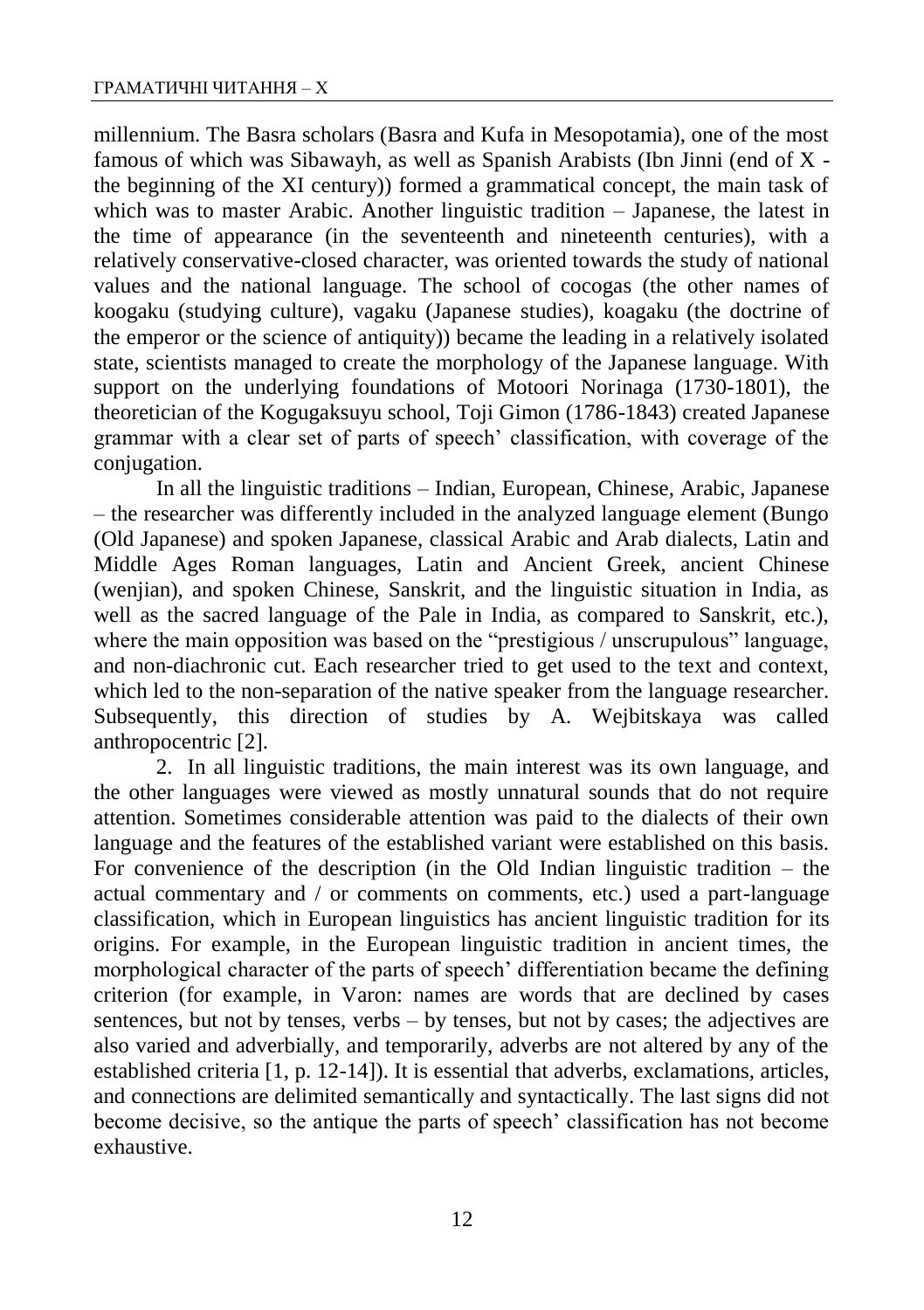In contrast to the European linguistic tradition, only three parts of the language were differentiated in Arabic: name, verb, and particle. This approach correlated with the ancient Indian language classification based on Yaska. The researcher differentiated the name and verb from their consistent opposition to the service class, distinguishing the preposition and the particle in its structure. The qualification of the particles as units with their own values and functions emerged as a feature, while the prepositions were defined as units, the main function of which is the marking of the values of the name and verb. If in the Arabic linguistic tradition only hints of the functional delineation can be noticed (non-service, fullness (independence)  $\leftrightarrow$  service incompleteness (independence), then in the ancient linguistic tradition there is a step functional semantization, where the name and verb are differentiated on the first stage, on the basis of the intra-sentence positional status, on the second – separated autonomy and non–autonomy, the third degree covers the internal differentiation of the service elements.

The division of independent and non-independent words did not go away the Japanese linguistic tradition. Within the first component, the opposition of the name and the verb was subsequently differentiated, where within the latter the own-verb and predicate verbs were allocated (according to the European linguistic tradition, as "predicative adjectives" with a special reciprocity and specific semantics, e.g. The books is big (Книги великі); This woman is alone (Ця жінка одна); あおい (синій-blue), あたたかい (теплий-warm)).

In the Japanese linguistic tradition, the parts of speech' classification is multilevel, where the classes of words contrasted on the first level are opposed on the basis of independence and / or independence, on the second – within the limits of separate words, the names and verbs are delimited, on the third – internalized verbal differentiation is realized. The European tradition has introduced detailization for independent words, from which adverbs, pronouns, partly also numerals, etc. were also highlighted.

The Chinese linguistic tradition distinguished the words only from "full" and "devastated", which is motivated by the lack of phrasing and acting in the Chinese language.

3. The eight-component parts of speech' classification originates from the Alexandrian Antique School. The declared classification has become classical, which was later supplemented. Confirmation of the latter may appear the approach by Vinogradov [3, p. 287-301], which distinguished between the four main groups: 1) the word-names together with the pronouns that create the substantive-semantic, logical and grammatical foundations of speech and appear as parts of the language; 2) particles of the language, that is, connected, official words, deprived of a nominative function, which are maximally related to the technique of language, and their lexical values are identical with grammatical values; 3) modal words and particles, deprived, like communicative, their nominative function, but more ―lexical‖: they are used in the sentence and indicate the relation of speech to reality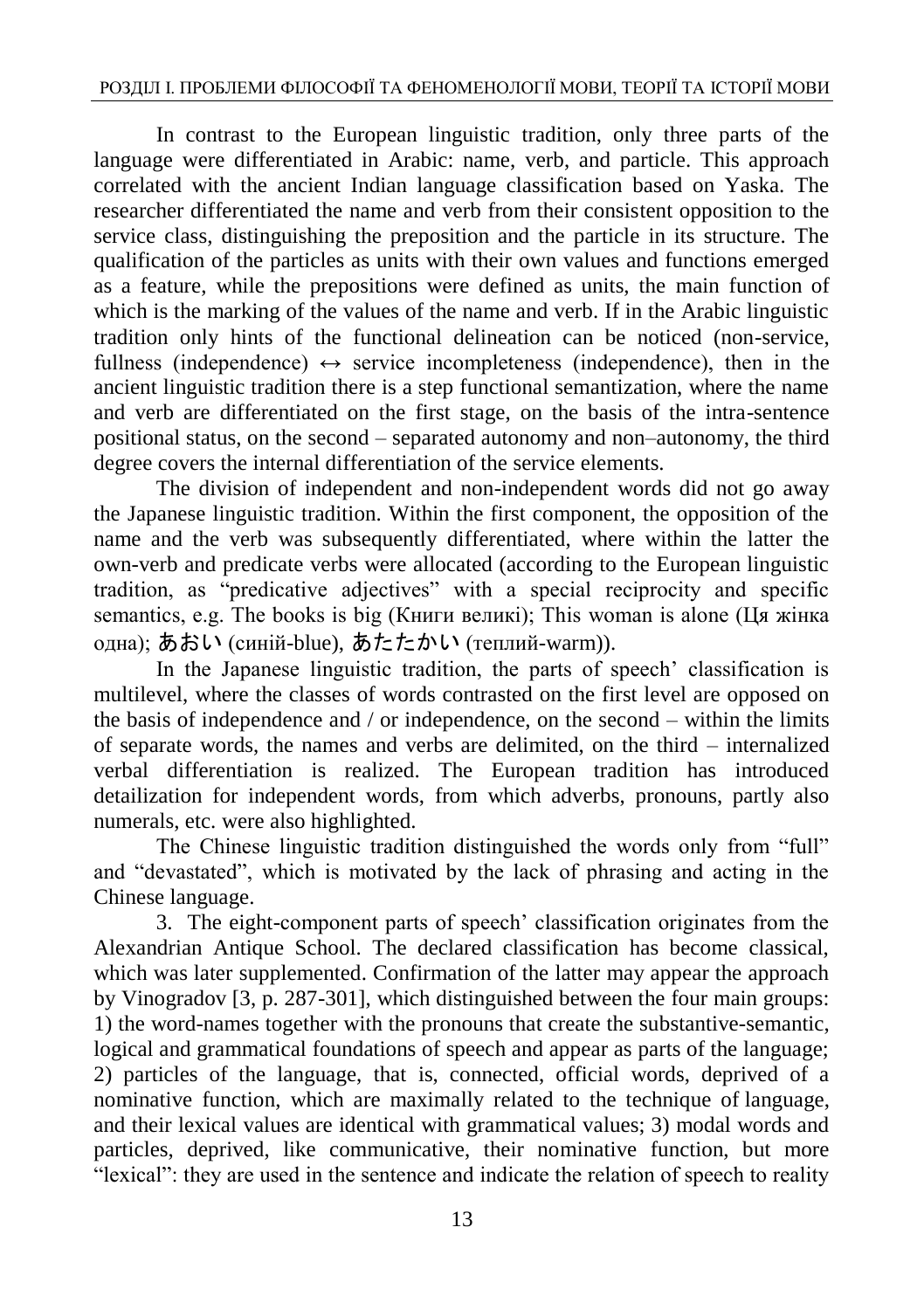from the point of view of the subject of speech. Attached to the sentence, modal words appear outside the boundaries and parts of the language, and particles of speech (V. Horpynych distinguishes between modal and stagnant as separate parts of speech [5]), although the form is similar to both the first and the last; 4) exclamations in the broad sense of the word, which have no cognitive value, are syntactically unorganized, are not combined with other words with an affective color characteristic of them, close to facial expressions and gestures.

Equally relevant is the classification by G. Sveet [14], the author of the first grammar of the English language, with the consistent application of morphological and syntactic criteria. By the first criterion, all the words of the English language are differentiated into declinable (nouns, adjectives, verbs) and non-declinable (adverbs, prepositions, conjunctions, exclamations) [14, p. 101-145]. The last criterion differentiated noun-words with noun-pronouns, noun-numbers, infinitive, and gerund. The claimed qualification is based on the similarity of functions. Adjectives include proper adjectives, adjective-pronouns, adjective-numerals, participles (functional basis). The verbal group covers personal forms and nonverbal forms (verbals).

The syntactic criterion in the inter-sentence positional version was substantiated by Ch. Frice [11], who believed that the part of the language could be set according to the position that the word occupies in the sentence, but in the form that is opposed to other positions and forms. The theoretical substantiation enabled the allocation of 4 main positional classes. The first class formed words that are capable of occupying the position of the subject (the term of traditional grammar is used). The second class includes lexemes that occupy the position of a verbpredicate in a personal form. The third class is the position of the adjective word, that is, the position of the prepositional definition and the nominal part of the compilation of the predicate. Up to the fourth class, are lexemes with a modifying spell-word potential (adverbs in traditional grammar). Four basic positional classes are complemented by 15 groups of formal words. Morphological and positional principles have been combined in the classification of G. Glison [12, p. 41-91], substantiating the division of all the words into two large classes, where the first – with signs of change, and the second – without signs of change. The class of inflection covers nouns, adjectives, verbs and adverbs. A non-inflection class contains words with the same position. The words that may appear in both positions form "constituent" classes.

Interpretative classification or parts of speech' model was used by O. Eperspersen [13, p. 49-72], I. Vychovanets' [4, p. 7-15]. I. Vychovanets' allocated the core (noun and verb) from the parts of speech, semi-periphery (adjective, adverb), as well as parts of speech' periphery. The researcher reasoned the necessity of using the morphological, syntactic, semantic and word-building criteria of the parts of speech classification. Considering the laws of inter-language transformations with the differentiation of functional, semantic and formal, the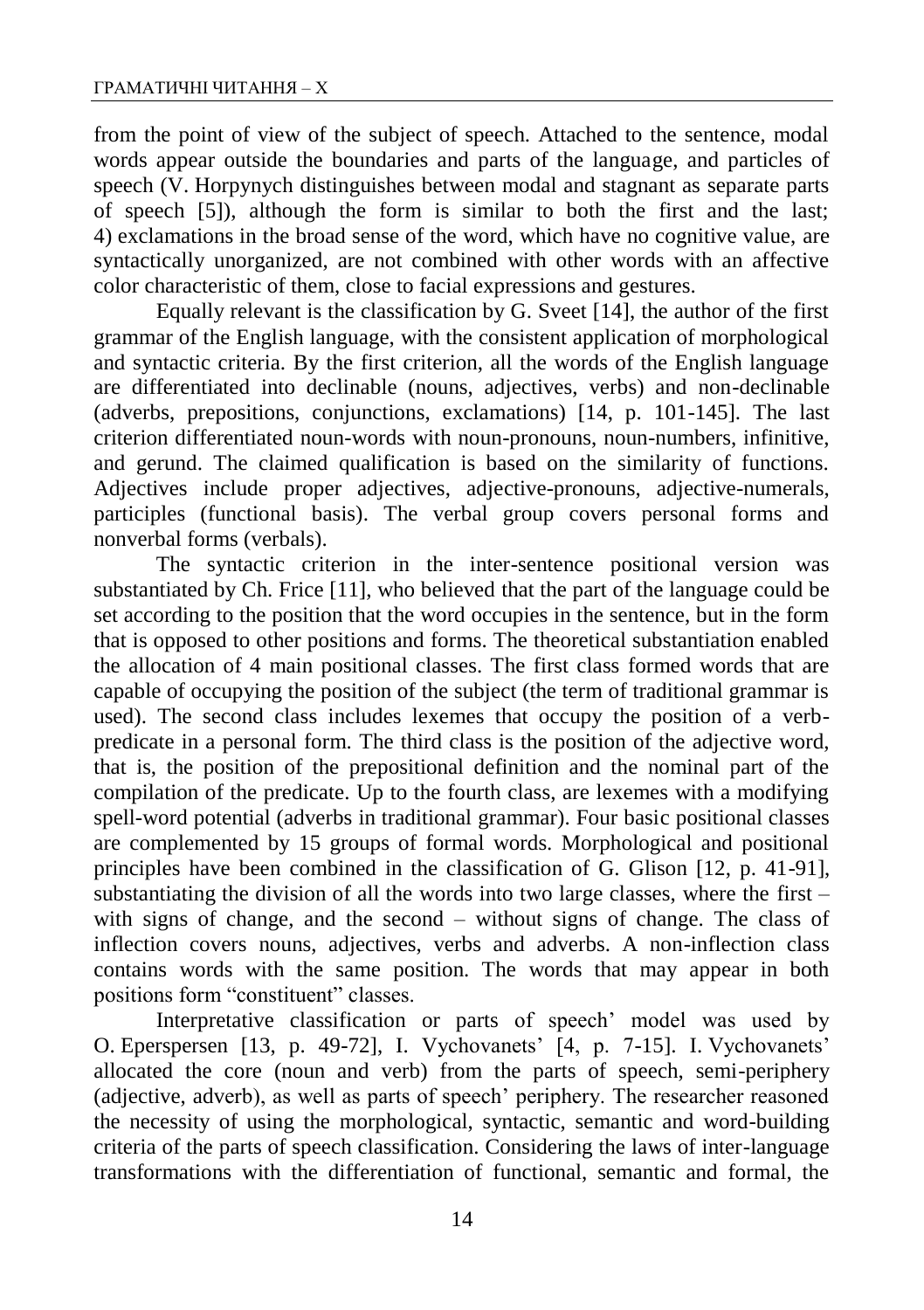author consistently uses the intra-sentence position to diagnose the degrees of transitivity between the parts of speech [4, p. 92-95].

4. An incomplete, rather selective review of various parts of speech' classifications convinces that the basis of the European linguistic tradition is the concept of Aristotle, in particular the principles of formal logic defined by him, among which as functionally burdened appear: a) the principle of identity (the equality of things for itself, the stability of its features ); b) the principle of forbidden contradiction (two contradictory statements can't be simultaneously true); c) the principle of the excluded third (one element or one concept fall under one or another concept). For all the differences between different language classes in different periods of the development of linguistic doctrine remained the continuity of the use of the stated principles of formal logic by Aristotle.

5. It is promising to study the language-related classifications in various linguistic traditions – European, Ancient Indian, Arabic, Chinese, Japanese – with the definition of common and distinct planes of the parts of speech' language classifications, as well as generalization of the conceptual and terminological basis for the activation of contrastive and comparative-typological studies.

## **References**

1. Alpatov, Vladimir. "Istoriya Lingvisticheskih Ucheniy. 4-e izd., ispr. i dop. (History of Linguistic Studies. 4th ed.)". Moskow: Yazyiki slavyanskoy kultury, 2005. 368. Print.

2. Vezhbitskaya, Anna. "Yazyk. Kultura. Poznanie / perevod s angl. (Language. Culture. Cognition)". Moskow: Russkie slovari, 1996. 412. Print.

3. Vinogradov, Viktor. "Russkiy Yazyik. Grammaticheskoe Uchenie o Slove. 2-e izd. (Russian Language. Grammar Studies of the Word)". Moskow: Vyshshaya shkola, 1972. 601. Print.

4. Vykhovanets, Ivan. "Chastyny Movy v Semantyko-Hramatychnomu Aspekti (Parts of Speech in the Semantic-Grammatical Aspect)". Kviv: Naukova dumka, 1988. 255. Print.

5. Horpynych, Volodymyr. "Morfolohiia Ukrainskoi Movy (Morphology of Ukrainian Language)". Kyiv: Akademiia, 2004. 335. Print.

6. Zahnitko, Anatolii. "Teoretychna Hramatyka Ukrainskoii movy. Morfolohiia. Syntaksys (Theoretical grammar of Ukrainian language. Morphology. Syntax)". Donetsk: LLC "VTK "BAO", 2011. 992. Print.

7. Zahnitko, Anatolii. "Movnyi Prostir Hramatyky (Linguistic Space of Grammar)". Vinnytsia: Tvory, 2018. 448. Print.

8. Krasnobaieva-Chorna, Zhanna. 
"Linhvofrazemna Aksiolohiia Paradyhmalno-Katehoriinyi Vymir. 2-e vyd., vypr. i dop. (Linguophrasemic Axiology: Paradigm-Categorical Dimension". Vinnytsia: DonNU, 2016. 416. Print.